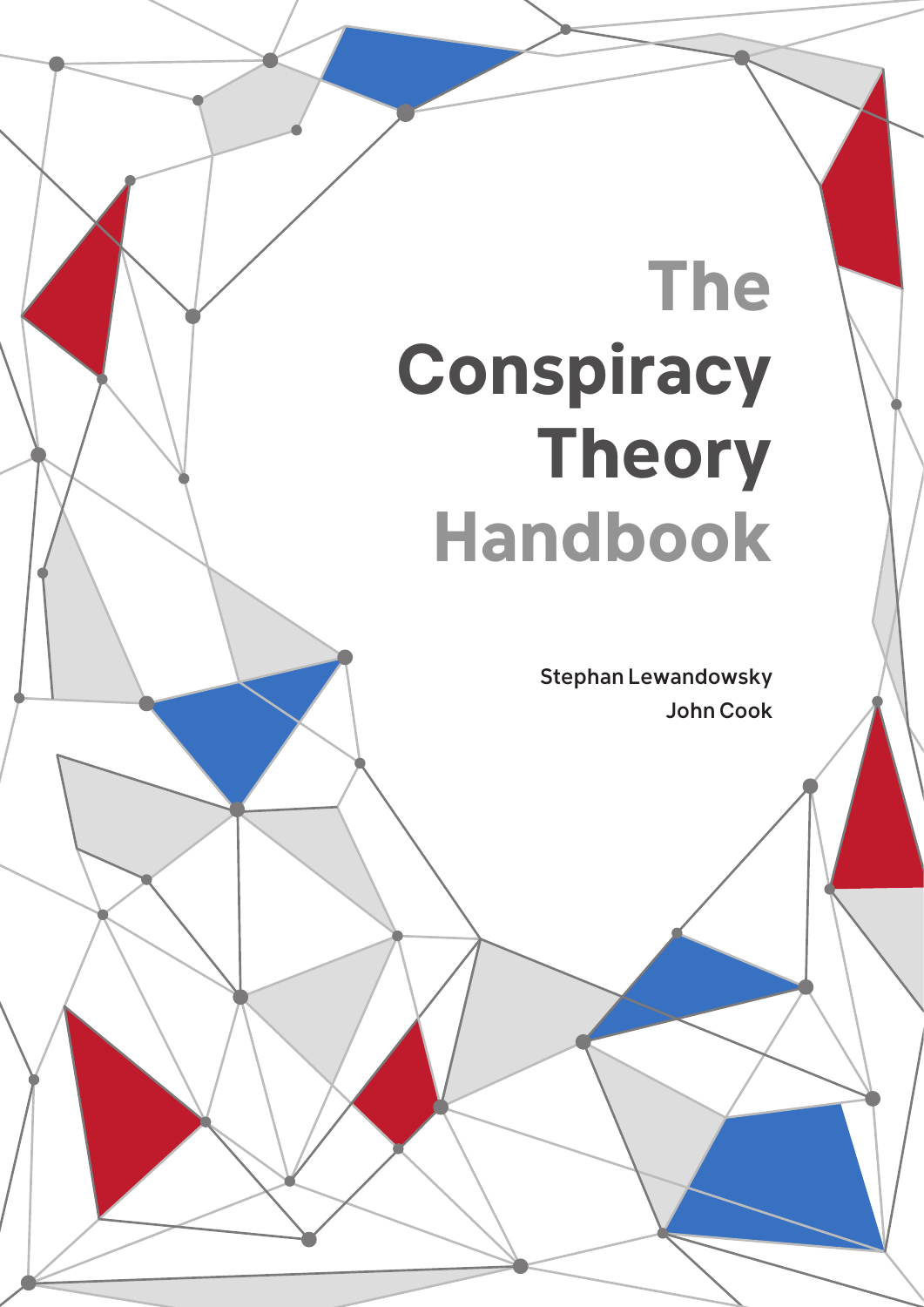Written by:

Stephan Lewandowsky, School of Psychological Science, University of Bristol, School of Psychological Science, University of Western Australia, and CSIRO Oceans and Atmosphere, Hobart, Tasmania, Australia







John Cook, Center for Climate Change Communication, George Mason University



GEORGE MASON UNIVERSITY **CENTER for CLIMATE CHANGE COMMUNICATION** 

First published in March 2020. For more information, visit http://sks.to/conspiracy

Graphic design: Wendy Cook

With thanks to the COST Action COMPACT (Comparative Analysis of Conspiracy Theories).



Cite as: Lewandowsky, S., & Cook, J. (2020). *The Conspiracy Theory Handbook.*

Available at http://sks.to/conspiracy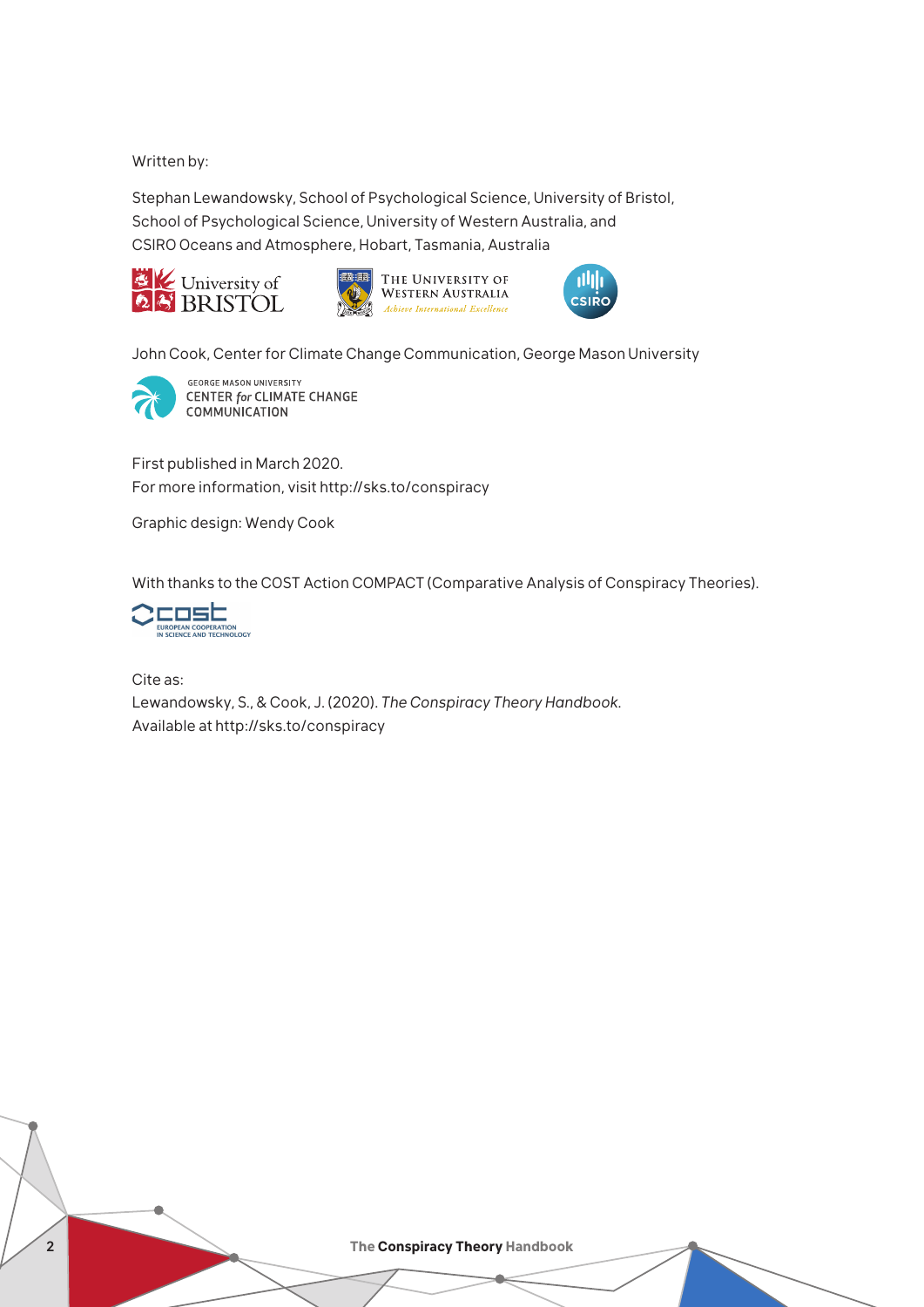# **Distinguishing between real conspiracies and conspiracy theories**

Real conspiracies do exist. Volkswagen conspired to cheat emissions tests for their diesel engines. The U.S. National Security Agency secretly spied on civilian internet users. The tobacco industry deceived the public about the harmful health effects of smoking. We know about these conspiracies through internal industry documents, government investigations, or whistleblowers.

Conspiracy theories, by contrast, tend to persist for a long time even when there is no decisive evidence for them. Those conspiracy theories are based on a variety of thinking patterns that are known to be unreliable tools for tracking reality. Typically, conspiracy theories are not supported by evidence that withstands scrutiny but this doesn't stop them from blossoming. For example, the widespread belief that the 9/11 terrorist attacks were an "inside job" has persisted for many years after the event.<sup>1</sup> Decades after the fact, a vast majority of Americans believe that the government covered up the truth about the JFK assassination.2

Conspiracy theories damage society in a number of ways. For example, exposure to conspiracy theories decreases people's intentions to engage in politics or to reduce their carbon footprint.<sup>3</sup> In order to minimise these harmful effects, *The Conspiracy Theory Handbook* helps you understand why conspiracy theories are so popular, explains how to identify the traits of conspiratorial thinking, and lists effective debunking strategies.

*Typically, conspiracy theories are not supported by evidence that withstands scrutiny but this doesn't stop them from blossoming.*

## **Conventional vs. Conspiratorial Thinking**

Actual conspiracies do exist but they are rarely discovered through the methods of conspiracy theorists. Rather, real conspiracies get discovered through conventional thinking—healthy skepticism of official accounts while carefully considering available evidence and being committed to internal consistency.4 In contrast, conspiratorial thinking is characterized by being hyperskeptical of all information that does not fit the theory, over-interpreting evidence that supports a preferred theory, and inconsistency.

| <b>Conventional Thinking</b> | <b>Conspiratorial Thinking</b> |
|------------------------------|--------------------------------|
| Healthy skepticism           | Overriding suspicion           |
| Responsive to Evidence       | Over-interpreting evidence     |
| <b>Strives for Coherence</b> | Contradictory                  |
|                              |                                |
| Actual conspiracy            | Imagined conspiracy            |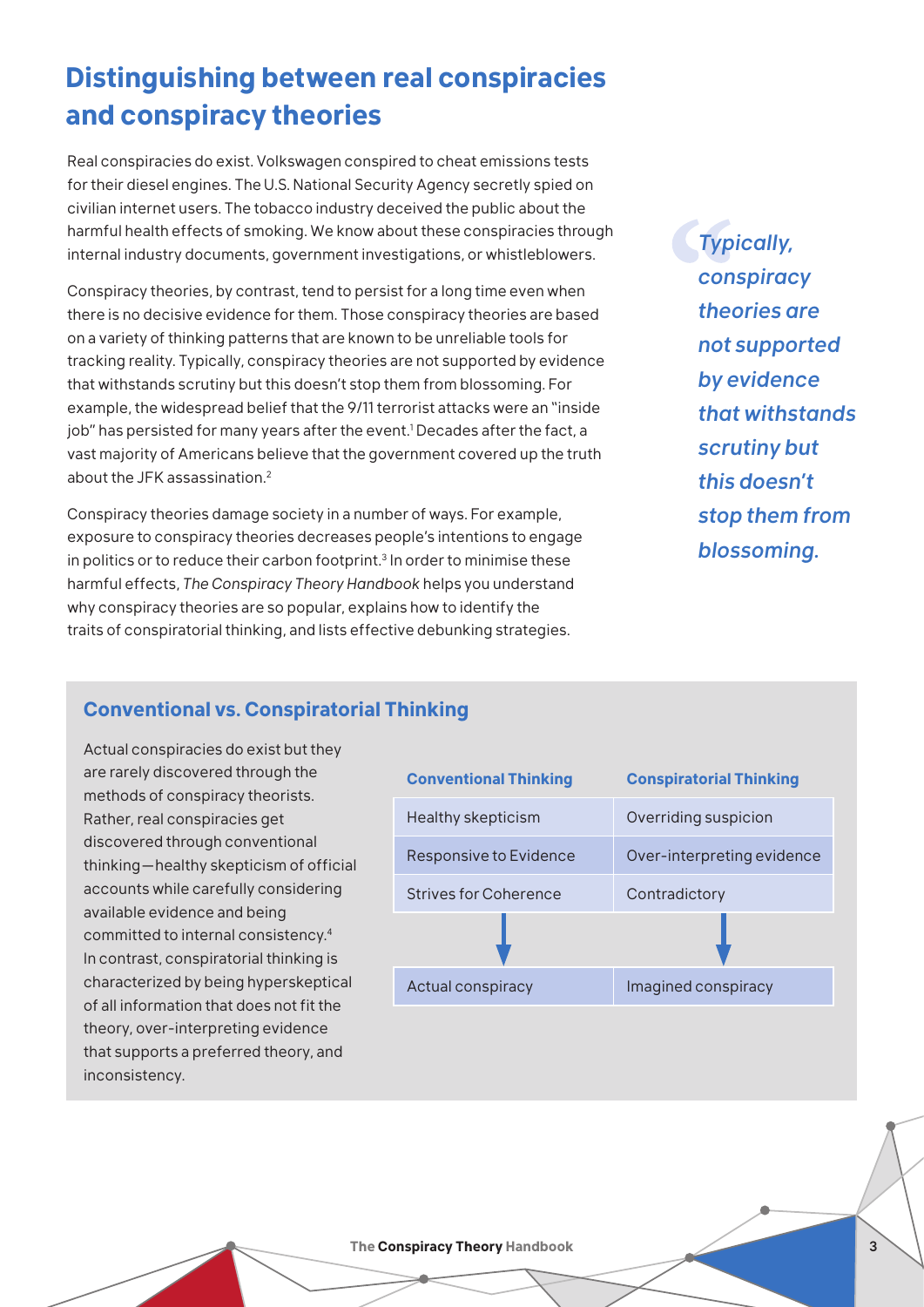## **Why are conspiracy theories popular?**

A number of factors can contribute to people believing and sharing conspiracy theories.5

*People who feel powerless or vulnerable are more likely to endorse and spread conspiracy theories.*

#### **Feeling of powerlessness**

People who feel powerless or vulnerable are more likely to endorse and spread conspiracy theories.<sup>6</sup> This is seen in online forums where people's perceived level of threat is strongly linked to proposing conspiracy theories.7

For the same reason, people tend to propose conspiratorial explanations for events that are highly unlikely.10 Conspiracy theories act as a coping mechanism to help people handle uncertainty.

#### **Coping with threats**

Conspiracy theories allow people to cope with threatening events by focusing blame on a set of conspirators.8 People find it difficult to accept that "big" events (e.g., the death of Princess Diana) can have an ordinary cause (driving while intoxicated). A conspiracy theory satisfies the need for a "big" event to have a big cause, such as a conspiracy involving MI5 to **Explaining unlikely events** assassinate Princess Diana.<sup>9</sup>

#### **Disputing mainstream politics**

Conspiracy theories are used to dispute mainstream political interpretations.<sup>11</sup> Conspiratorial groups often use such narratives to claim minority status.

#### **Social media amplifies conspiracy theorizing**

Social media has created a world in which any individual can potentially reach as many people as mainstream media.12 The lack of traditional gate-keepers is one reason why misinformation spreads farther and faster online than true information<sup>13</sup>, often propelled by fake accounts or "bots"<sup>14</sup>. Likewise, consumers of conspiracy theories have been found to be more prone to "like" and share conspiracist posts on Facebook.15 A recent analysis of tweets about the Zika virus found that the number of propagators of conspiracy theories was more than double that of debunkers of those theories.<sup>16</sup>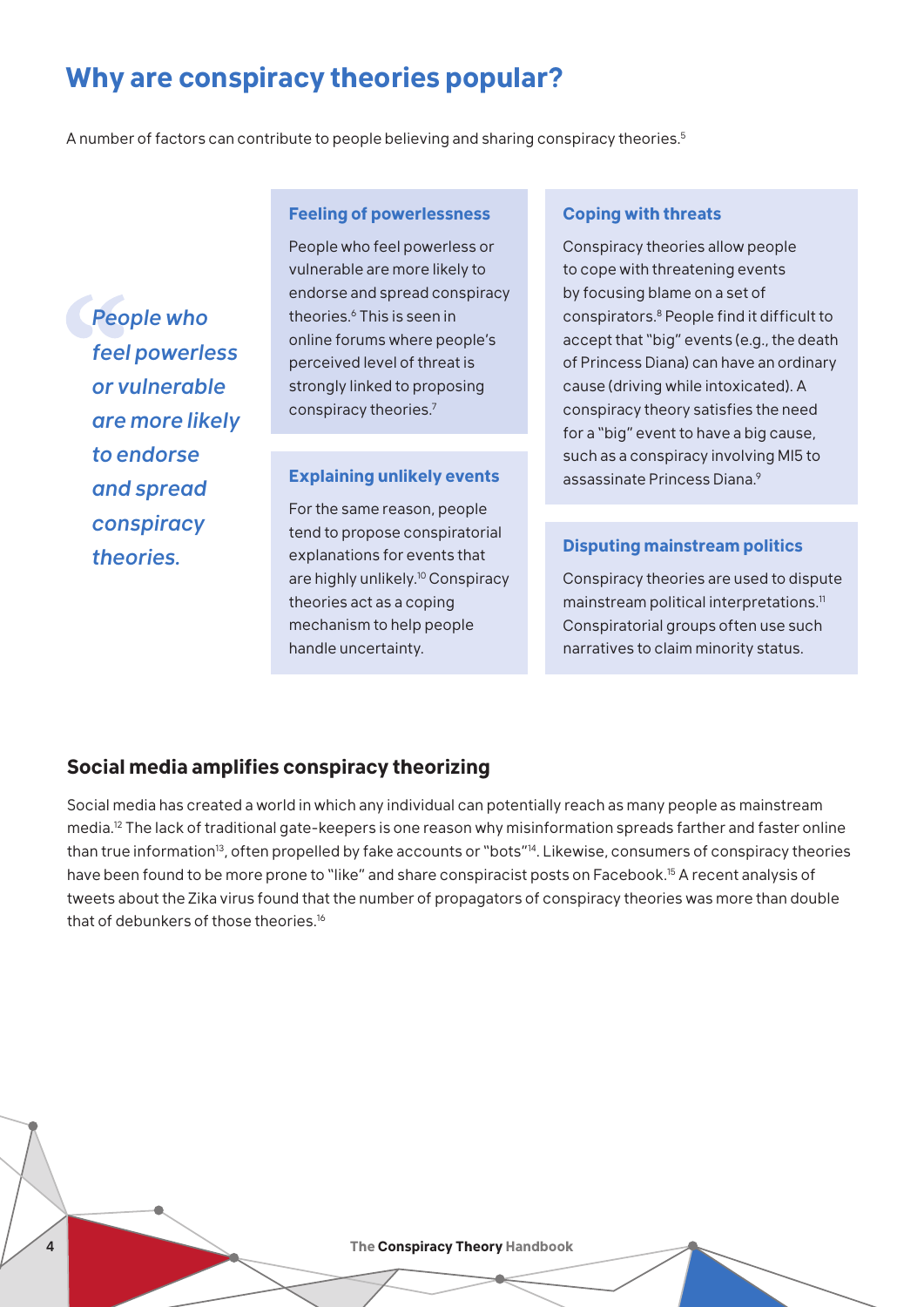#### **The Conspiracy Theory Handbook** 5

# **How conspiracy theories do damage**

Mere exposure to a conspiracy theory may have adverse consequences, even among people who don't subscribe to the conspiracy theory.3, 17, 18, 19, 20, 21 To illustrate, exposure to a conspiracy theory about the political manipulation of unemployment data reduced trust in government services and institutions, including those unconnected to the conspiratorial allegations, such as local schools or the Food and Drug Administration.17

## **Tactical conspiracy theories**

Conspiracy theories aren't always the result of genuinely held false beliefs. They can be intentionally constructed or amplified for strategic, political reasons. For example, there is evidence that the Russian government recently contributed to the spread of various political conspiracy theories in the West.<sup>22, 23</sup>

Conspiracy theories may be deployed as a rhetorical tool to escape inconvenient conclusions. The rhetoric of climate denial is filled with incoherence, such as the simultaneous claims that temperature cannot be measured accurately but global temperatures have declined.24 Incoherence is one attribute of conspiratorial thinking, but it does not follow that climate denial is irrational—on the contrary, denialist rhetoric is an effective political strategy to delay climate action by undermining people's perception of the strength of scientific evidence.

In confirmation, people selectively appeal to a conspiracy among scientists to explain away a scientific consensus when their political ideology compels them to do so—but not when the scientific consensus is of no relevance to their politics.<sup>25</sup>

## **Climate denial and conspiratorial thinking**

Rejecting the scientific consensus that humans are causing global warming is often the result of conspiratorial thinking rather than a careful weighing of scientific evidence.<sup>26</sup> When climate deniers are presented with information about climate change, their most common response is conspiratorial in nature.27 However, climate denial isn't just associated with climate-themed conspiracy theories—rather, people who deny climate science are more likely to endorse conspiracy theories in other topics as well.<sup>28</sup>



*Smith & Leiserowitz, 2012*

*Conspiracy theories may be deployed as a rhetorical tool to escape inconvenient conclusions.*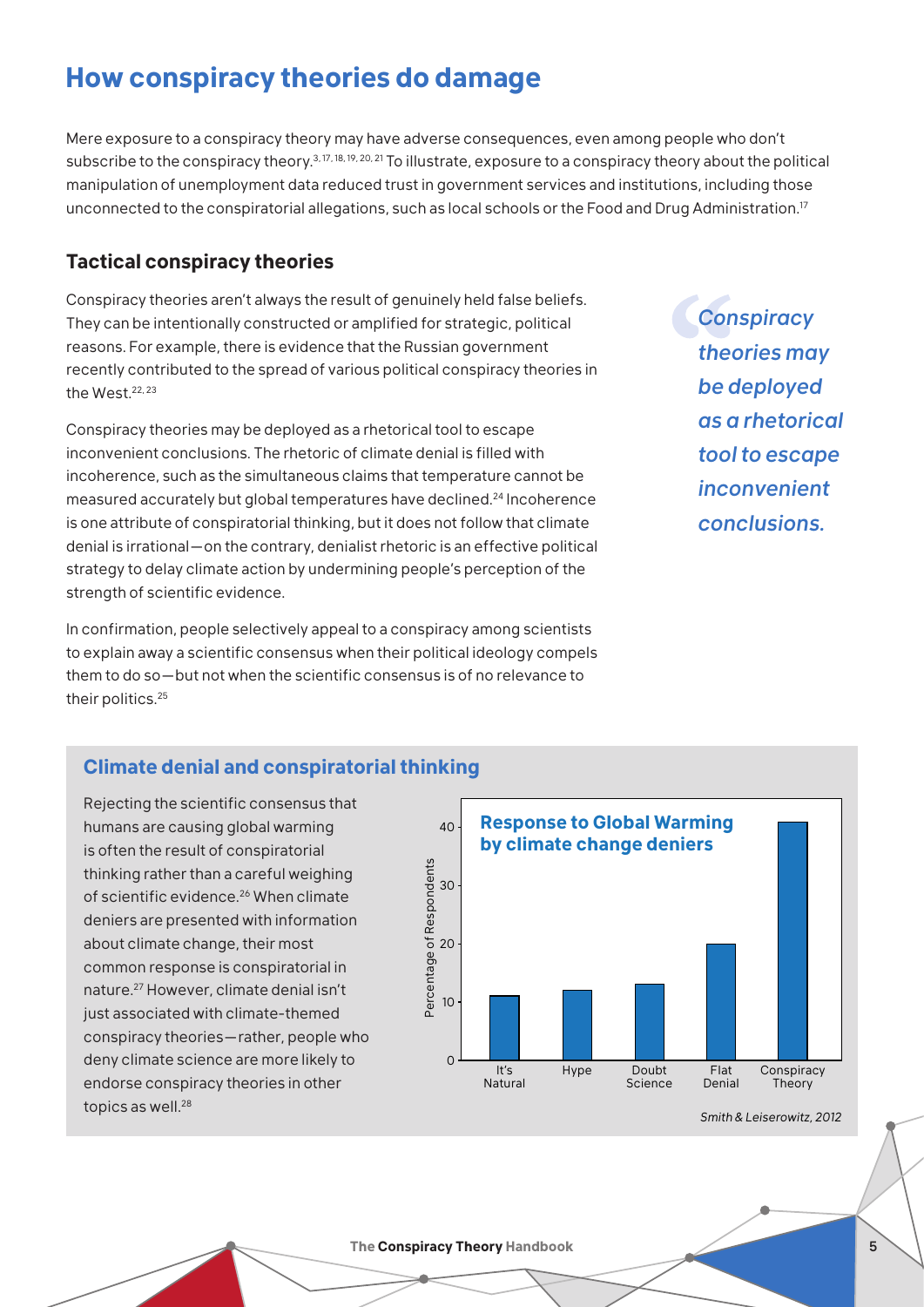# **CONSPIR: The seven traits of conspiratorial thinking**

There are seven traits of conspiratorial thinking<sup>29</sup>, summarized (and more easily remembered) with the acronym **CONSPIR**:



Contradictory Overriding



suspicion



Intent

Something Must Be Wrong



Victim



Immune to Evidence



Re-interpreting Randomness



#### **Contradictory**

Conspiracy theorists can simultaneously believe in ideas that are mutually contradictory. For example, believing the theory that Princess Diana was murdered but also believing that she faked her own death.30 This is because the theorists' commitment to disbelieving the "official" account is so absolute, it doesn't matter if their belief system is incoherent.



#### **Overriding suspicion**

Conspiratorial thinking involves a nihilistic degree of skepticism towards the official account.31 This extreme degree of suspicion prevents belief in anything that doesn't fit into the conspiracy theory.



#### **Nefarious intent**

The motivations behind any presumed conspiracy are invariably assumed to be nefarious.31 Conspiracy theories never propose that the presumed conspirators have benign motivations.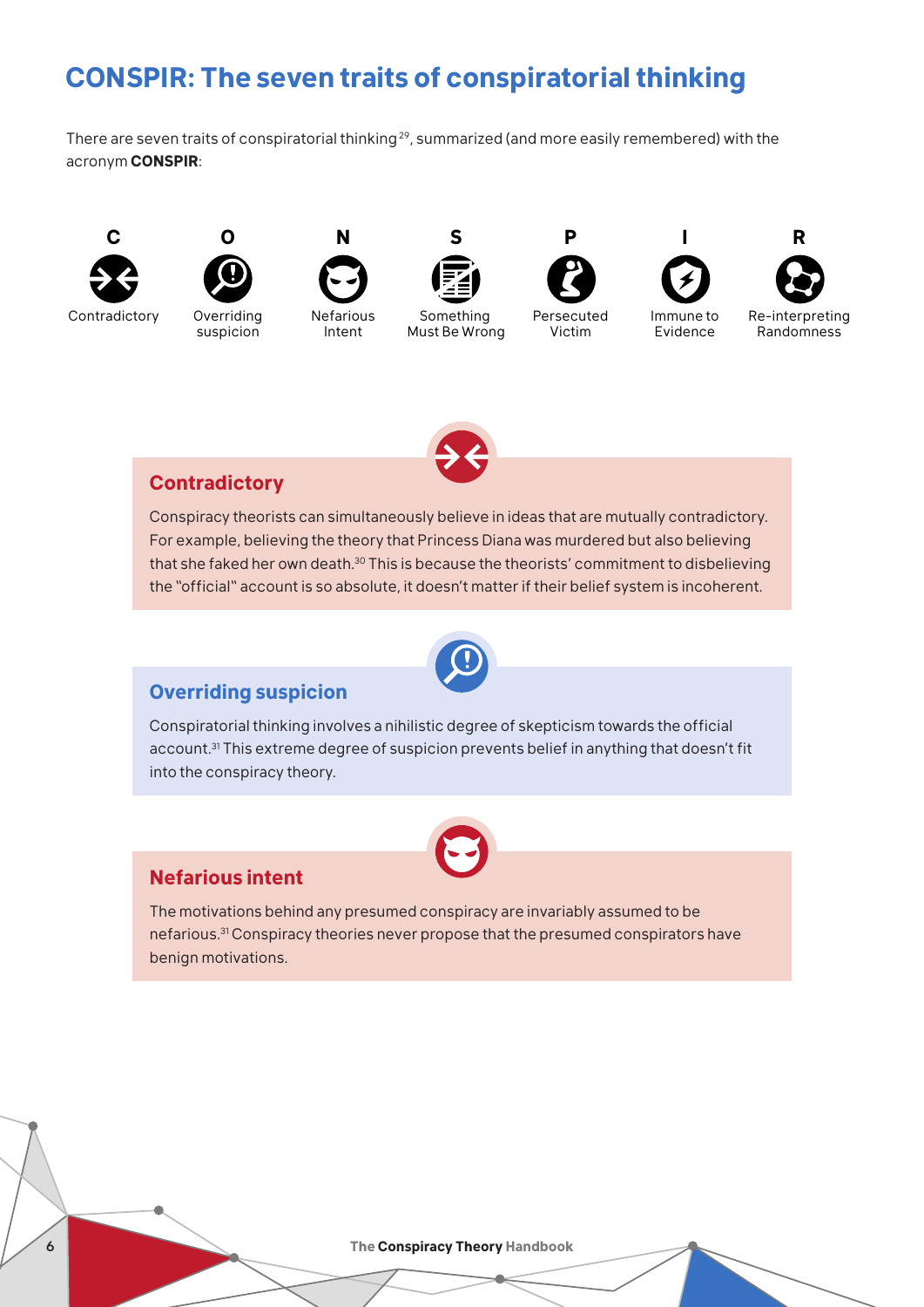#### **Something must be wrong**

Although conspiracy theorists may occasionally abandon specific ideas when they become untenable, those revisions don't change their overall conclusion that "something must be wrong" and the official account is based on deception.<sup>24, 30</sup>



#### **Persecuted victim**

Conspiracy theorists perceive and present themselves as the victim of organized persecution.29 At the same time, they see themselves as brave antagonists taking on the villainous conspirators. Conspiratorial thinking involves a self-perception of simultaneously being a victim and a hero.



#### **Immune to evidence**

Conspiracy theories are inherently self-sealing—evidence that counters a theory is re-interpreted as originating from the conspiracy.<sup>31, 32, 33</sup> This reflects the belief that the stronger the evidence against a conspiracy (e.g., the FBI exonerating a politician from allegations of misusing a personal email server), the more the conspirators must want people to believe their version of events (e.g., the FBI was part of the conspiracy to protect that politician).



#### **Re-interpreting randomness**

The overriding suspicion found in conspiratorial thinking frequently results in the belief that nothing occurs by accident.34 Small random events, such as intact windows in the Pentagon after the 9/11 attacks, are re-interpreted as being caused by the conspiracy (because if an airliner had hit the Pentagon, then all windows would have shattered<sup>35</sup>) and are woven into a broader, interconnected pattern.

The self-sealing nature of conspiracy theories means that any evidence disproving a theory may be interpreted as further evidence for the conspiracy. This means that communication efforts need to clearly differentiate between different target audiences. If conspiracy theorists re-interpret evidence to mean the opposite, then they require a different strategy to those who value evidence. The following pages look first at communication strategies for the general public, then for conspiracy theorists specifically.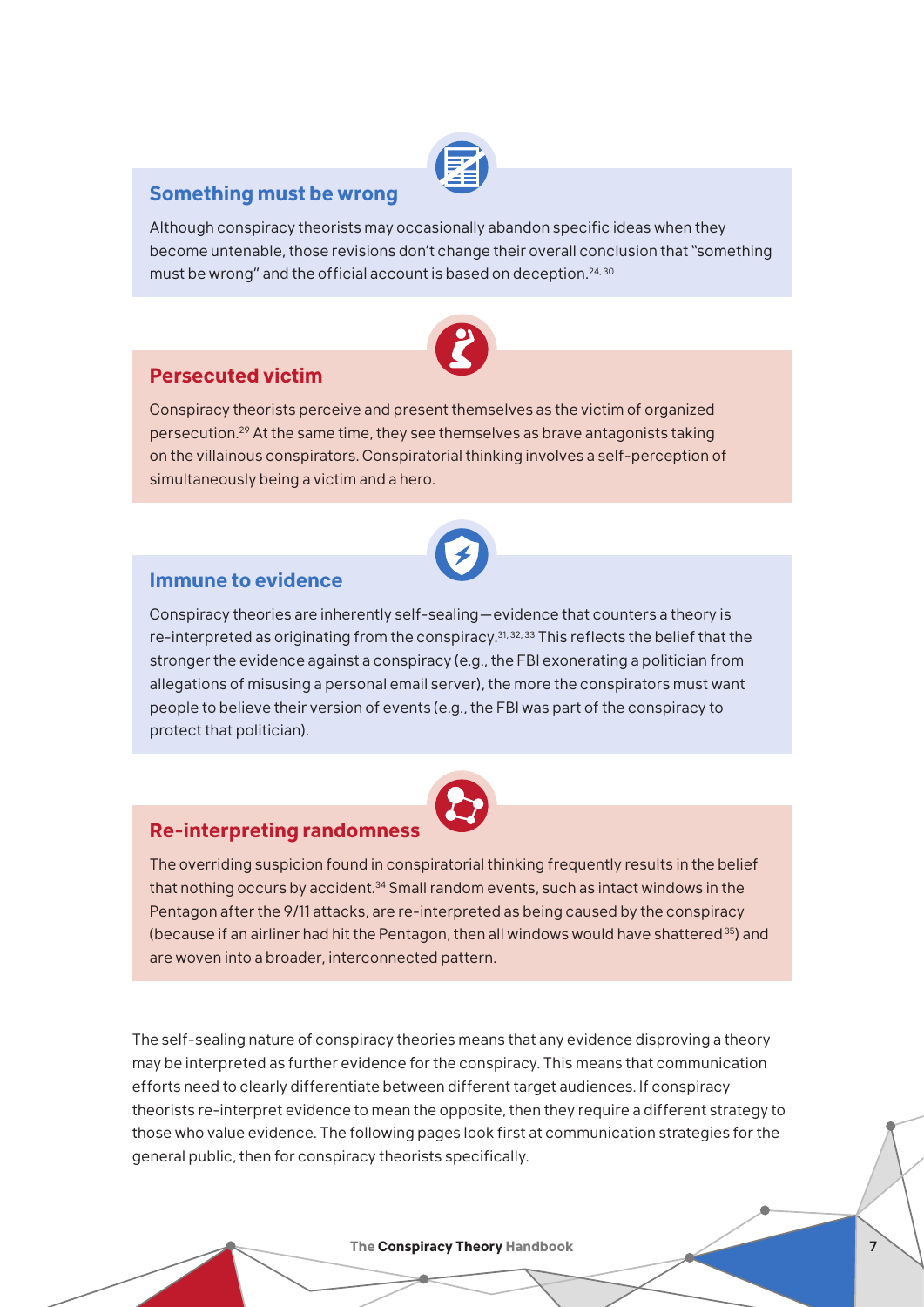# **Protecting the public against conspiracy theories**

#### **Reducing the spread of conspiracy theories**

An ounce of prevention is worth a pound of cure. Efforts should therefore focus on protecting the public from exposure to those theories, by inhibiting or slowing the spread of conspiracy theories. For example, sharing of conspiratorial climate-denial posts on Facebook was reduced by a simple intervention that encouraged people to ask four questions about material before sharing it: <sup>36</sup>

*Do I recognize the news organization that posted the story? Does the information in the post seem believable? Is the post written in a style that I expect from a professional news organization?*

*Is the post politically motivated?*

When efforts to contain the spread of a conspiracy fail, communicators must resort to strategies that reduce the impact of conspiracy theories.



*If people are made aware of the flawed reasoning found in conspiracy theories, they may become less vulnerable to such theories.*

#### **Prebunking**

If people are preemptively made aware that they might be misled, they can develop resilience to conspiratorial messages. This process is known as *inoculation* or *prebunking*. There are two elements to an inoculation: an explicit warning of an impending threat of being misled, and refutation of the misinformation's arguments. Prebunkings of antivaccination conspiracy theories have been found to be more effective than debunking. 37

Fact-based and logic-based inoculations have both been successful in prebunking a 9/11 conspiracy.38 This indicates some promise in logicbased prebunking, given the seven tell-tale traits of conspiratorial thinking (remember CONSPIR?). If people are made aware of the flawed reasoning found in conspiracy theories, they may become less vulnerable to such theories.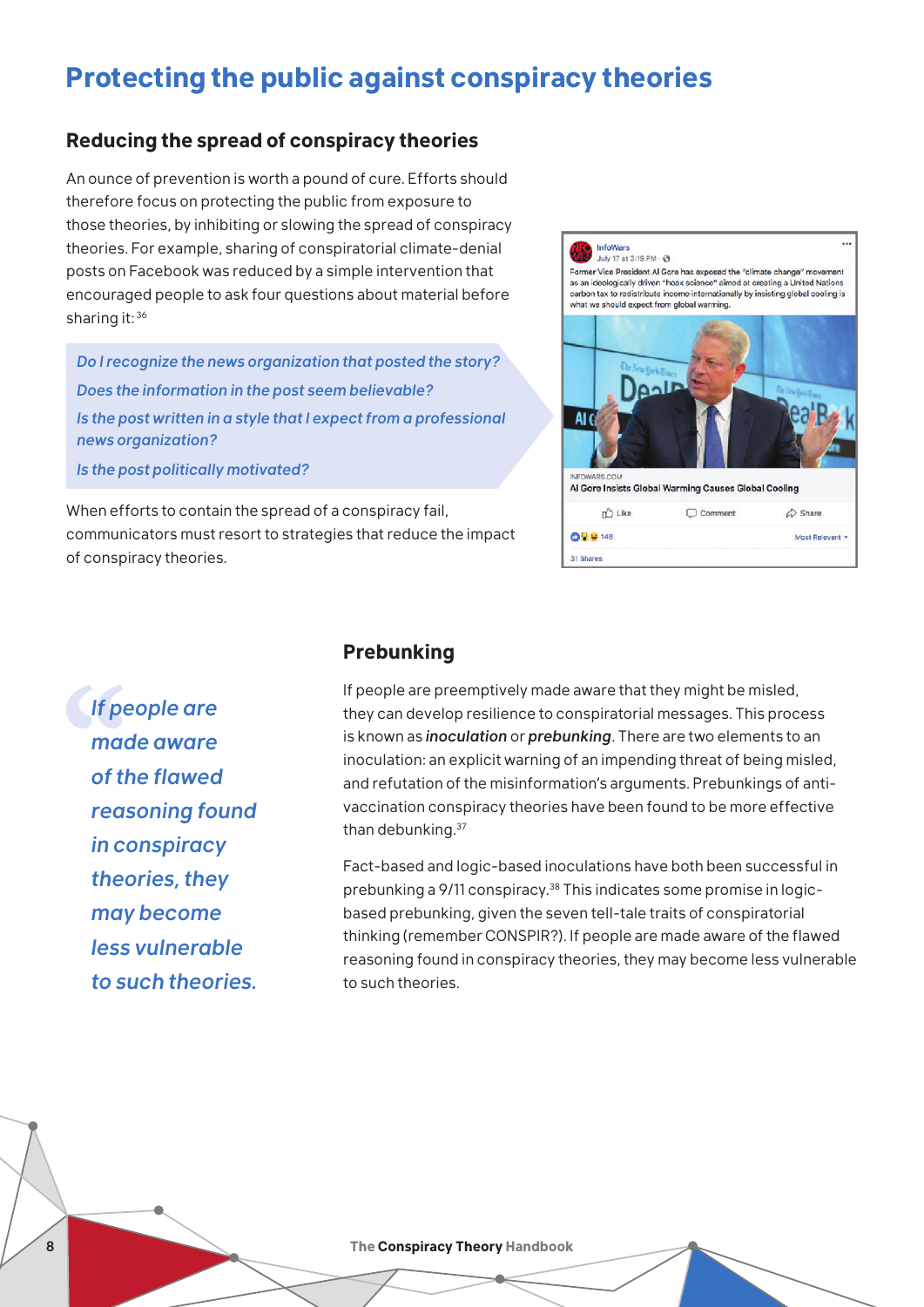#### **Debunking**

There are various ways to debunk conspiracy theories, some of which have been shown to be effective with people who are unlikely to endorse conspiracy theories, such as university students or the general public.

#### **Fact-based debunkings**

Fact-based debunkings show that the conspiracy theory is false by communicating accurate information. This approach has been shown to be effective in debunking the "birther" conspiracy which holds that President Obama was born outside the U.S.<sup>21</sup> as well as conspiracy theories relating to the Palestinian exodus when Israel was established.39

#### **Source-based and empathy-based debunking**

Source-based debunking attempts to reduce the credibility of conspiracy theorists whereas empathybased debunkings compassionately call attention to the targets of conspiracy theories. A source-based debunking that ridiculed believers of lizard men was found to be as effective as a fact-based debunking. In contrast, an empathy-based debunking of anti-Semitic conspiracy theories that argued that Jews today face similar persecution as early Christians was unsuccessful.41

#### **Logic-based debunking**

Logic-based debunkings explain the misleading techniques or flawed reasoning employed in conspiracy theories. Explaining the logical fallacies in anti-vaccination conspiracies has been found to be just as effective as a fact-based debunking: For example, pointing out that much vaccination research has been conducted by independent, publically-funded scientists can defang conspiracy theories about the pharmaceutical industry.40

#### **Links to fact checkers**

Links to a fact-checker website from a simulated Facebook feed, whether via an automatic algorithmic presentation or usergenerated corrections, effectively rebutted a conspiracy that the Zika virus was spread by genetically-modified mosquitoes.42

#### **Empowering people**

Conspiracy thinking is associated with feelings of reduced control and perceived threat.<sup>6,7</sup> When people feel like they have lost control of a situation, their conspiracist tendencies increase.43 But the opposite also applies. When people feel empowered, they are more resilient to conspiracy theories.

There are several ways to "cognitively empower" people, such as encouraging them to think analytically rather than relying on intuition.44 If people's sense of control is primed (e.g., by recalling an event from their lives that they had control over), then they are less likely to endorse conspiracy theories.<sup>45</sup> Citizens' general feeling of empowerment can be instilled by ensuring that societal decisions, for example by government, are perceived to follow procedural justice principles.<sup>46</sup> Procedural justice is perceived when authorities are believed to use fair decision-making procedures. People accept unfavourable outcomes from a decision if they believe that procedural fairness has been followed.47, 48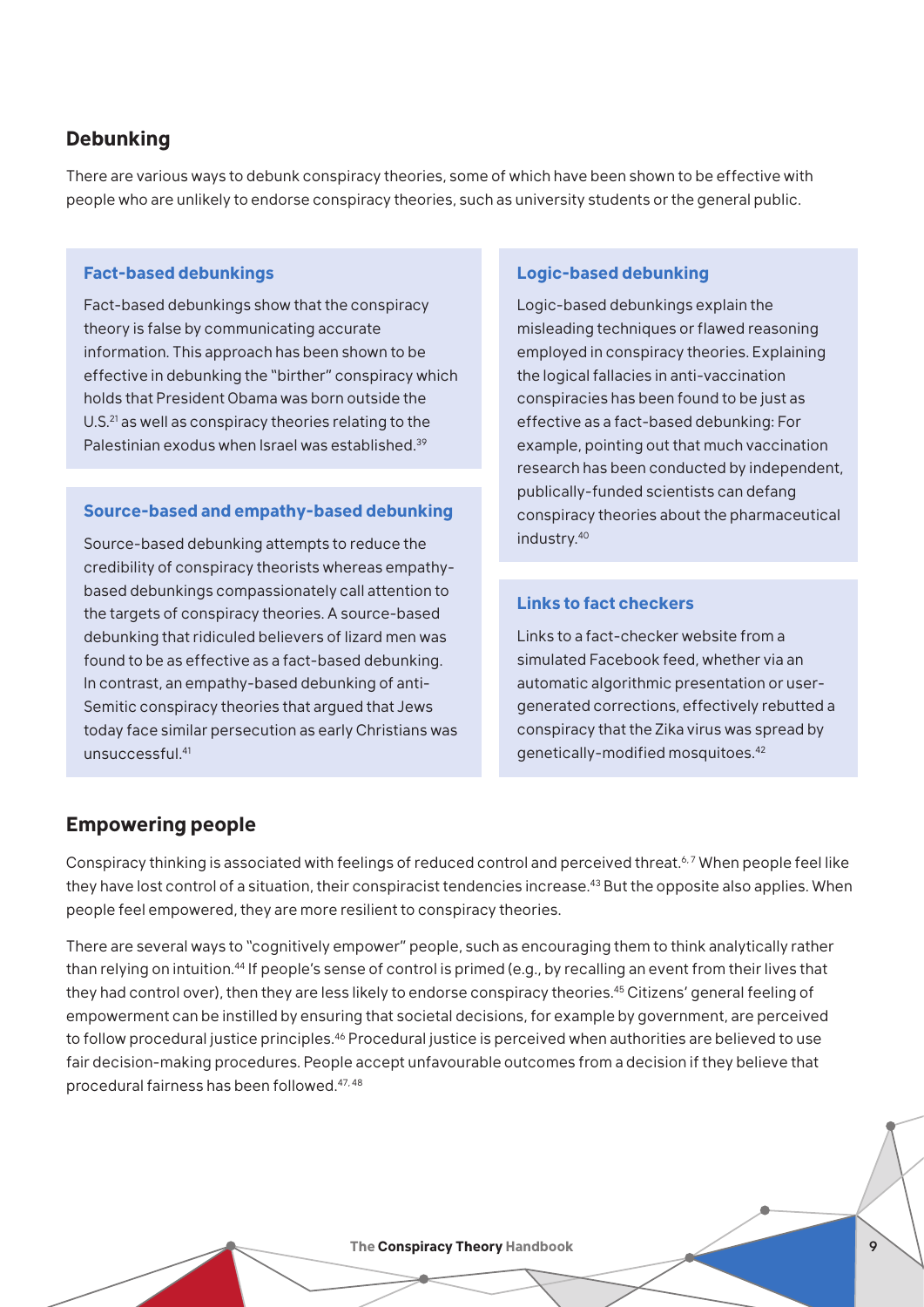# **How to talk to a conspiracy theorist**

While debunking conspiracy theories can be effective with the general public, it is much more challenging with people who believe the conspiracy theories. Rather than basing their beliefs on external evidence, conspiracy theorists' belief system speaks mainly to itself, and each belief serves as evidence for every other belief.49 As a consequence, when conspiracy theorists encounter debunkings on Facebook, they end up commenting and liking conspiracist content within their echo chambers even more—debunking enhanced conspiratorial interactions.50

Conspiracy theorists also have an outsized influence despite their small numbers. An analysis of over 2 million comments on the subreddit site r/conspiracy found that while only 5% of posters exhibited conspiratorial thinking, they were responsible for 64% of all comments. The most active author wrote 896,337 words, twice the length of the Lord of the Rings trilogy!<sup>51</sup>

Conspiracy theories are an inevitable ingredient of political extremism. 52, 53 Research into deradicalization therefore provides useful insights into how to potentially reach conspiracy theorists.

#### **Trusted messengers**

Counter-messages created by former members of an extremist community ("exiters") are evaluated more positively and remembered longer than messages from other sources.54

#### **Affirm critical thinking**

Conspiracy theorists perceive themselves as critical thinkers who are not fooled by an official account. This perception can be capitalized on by affirming the value of critical thinking but then redirect this approach towards a more critical analysis of the conspiracy theory.56

#### **Show empathy**

Approaches should be empathic and seek to build understanding with the other party. Because the goal is to develop the conspiracy theorist's open-mindedness, communicators must lead by example.<sup>55</sup>

#### **Avoid ridicule**

Aggressively deconstructing or ridiculing a conspiracy theory, or focusing on "winning" an argument, runs the risk of being automatically rejected.54 Note, however, that ridicule has been shown to work with general audiences<sup>41</sup>

#### **Final word of caution**

Analyze what is being targeted before attempting a debunk. U.S. Government attempts to debunk "conspiracy theories" have repeatedly backfired in predominantly Muslim countries. One example is the failed attempt to blame the absence of Weapons of Mass Destruction in Iraq after the invasion of 2003 on Iraq's history of concealment. A more productive approach would have been to focus on the American inflation of poor intelligence.<sup>57</sup>

It's also important to remember that real conspiracies do exist. But the traits of conspiratorial thinking (CONSPIR) are not a productive way to uncover actual conspiracies. Rather, conventional thinking that values healthy skepticism, evidence, and consistency are necessary ingredients to uncovering real attempts to deceive the public.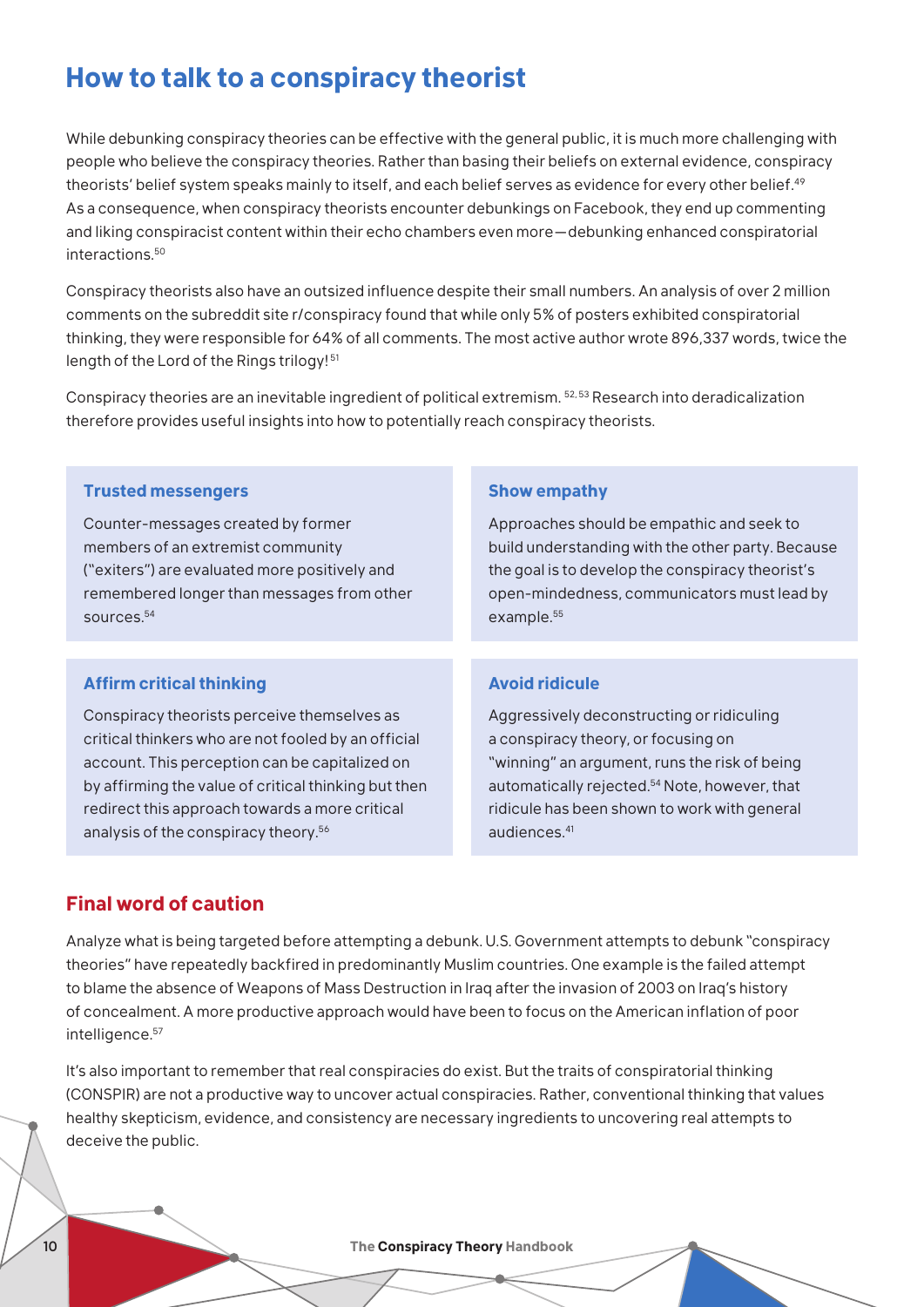# **References**

- 1 Laine, E. E., & Parakkal, R. (2017). National security, personal insecurity,<br>and political conspiracies: The persistence of Americans' beliefs in 9/11<br>. conspiracy theories. IUP Journal of International Relations, 11(3),
- 2 CBS poll (2009). https://www.cbsnews.com/news/cbs-poll-jfk-conspiracylives/
- Jolley, D., & Douglas, K. M. (2013). The social consequences of conspiracism:<br>Exposure to conspiracy theories decreases intentions to engage in politics<br>and to reduce one's carbon footprint. British Journal of Psychology, 35–56. doi:10.1111/bjop.12018
- 4 Lewandowsky, S., Lloyd, E. A., & Brophy, S. (2018). When THUNCing Trumps thinking: What distant alternative worlds can tell us about the real world. Argumenta, 3, 217–231. doi:10.23811/52.arg2017.lew.llo.bro
- 5 Douglas, K., Sutton, R., Cichocka, A., Ang, J., Deravi, F., Uscinski, J., & Nefes, T. (2019). Why do people adopt conspiracy theories, how are they communicated, and what are their risks? Centre for Research; Evidence on Security Threats. Retrieved from https://crestresearch.ac.uk/resources/ conspiracy-theories-douglas-full-report/
- 6 Uscinski, J. E., & Parent, J. M. (2014). American conspiracy theories. Oxford, UK: Oxford University Press.
- 7 Nefes, T. S. (2014). Rationale of conspiracy theorizing: Who shot the president Chen Shui-bian? Rationality and Society, 26, 373–394. doi:10.1177/1043463113519069
- 8 Franks, B., Bangerter, A., & Bauer, M. W. (2013). Conspiracy theories as quasi-religious mentality: An integrated account from cognitive science,<br>social representations theory, and frame theory. Frontiers in Psychology, 4.<br>doi:10.3389/fpsyg.2013.00424
- 9 Leman, P. J., & Cinnirella, M. (2007). A major event has a major cause: Evidence for the role of heuristics in reasoning about conspiracy theories. Social Psychological Review, 9, 18–28.
- 10 Kovic, M., & Füchslin, T. (2018). Probability and conspiratorial thinking. Applied Cognitive Psychology, 32, 390–400. doi:10.1002/acp.3408
- Sapountzis, A., & Condor, S. (2013). Conspiracy accounts as intergroup theories: Challenging dominant understandings of social power and political legitimacy. Political Psychology, 34, 731–752. doi:10.1111/pops.12015
- 12 Allcott, H., & Gentzkow, M. (2017). Social media and fake news in the 2016 election. Journal of Economic Perspectives, 31, 211–36. doi:10.1257/ jep.31.2.211
- 13 Vosoughi, S., Roy, D., & Aral, S. (2018). The spread of true and false news online. Science, 359, 1146–1151. doi:10.1126/science.aap9559
- 14 Shao, C., Ciampaglia, G. L., Varol, O., Yang, K.-C., Flammini, A., & Menczer,<br>F. (2018). The spread of low-credibility content by social bots. Nature<br>Communications, 9, 4787. doi:10.1038/s41467-018-06930-7
- 15 Bessi, A., Coletto, M., Devidescu, G. A., Scala, A., Caldarelli, G., & Quattrociocchi, W. (2015). Science vs conspiracy: Collective narratives in the age of misinformation. PLOS ONE, 10, e0118093. doi:10.1371/journal. pone.0118093
- 16 Wood, M. J. (2018). Propagating and debunking conspiracy theories on Twitter during the 2015–2016 Zika virus outbreak. Cyberpsychology, Behavior, and Social Networking, 21, 485–490. doi:10.1089/cyber.2017.0669
- Einstein, K. L., & Glick, D. M. (2015). Do I think BLS data are BS? The consequences of conspiracy theories. Political Behavior, 37, 679–701. doi:10.1007/s11109-014-9287-z
- 18 Jolley, D., Meleady, R., & Douglas, K. M. (2019). Exposure to intergroup conspiracy theories promotes prejudice which spreads across groups. British Journal of Psychology. doi:10.1111/bjop.12385
- 19 Raab, M. H., Auer, N., Ortlieb, S. A., & Carbon, C.-C. (2013). The Sarrazin effect: The presence of absurd statements in conspiracy theories makes canonical information less plausible. Frontiers in Psychology, 4, 453. doi:10.3389/ fpsyg.2013.00453
- 20 van der Linden, S. (2015). The conspiracy-effect: Exposure to conspiracy theories (about global warming) decreases pro-social behavior and science acceptance. Personality and Individual Differences, 87, 171–173. doi:10.1016/j. paid.2015.07.045
- 21 Warner, B. R., & Neville-Shepard, R. (2014). Echoes of a conspiracy: Birthers, truthers, and the cultivation of extremism. Communication Quarterly, 62, 1–17. doi:10.1080/01463373.2013.822407
- 22 Avramov, K. (2018). By another way of deception: The use of conspiracy theories as a foreign policy tool in the arsenal of the hybrid warfare. Information & Security: An International Journal, 39, 151–161. doi:10.11610/ isij.3913
- 23 Yablokov, I. (2015). Conspiracy theories as a Russian public diplomacy tool: The case of Russia Today (RT). Politics, 35, 301–315. doi:10.1111/1467- 9256.12097
- 24 Lewandowsky, S., Cook, J., & Lloyd, E. (2016). The "Alice in Wonderland" mechanics of the rejection of (climate) science: Simulating coherence by conspiracism. Synthese, 195, 175–196. doi:10.1007/s11229-016-1198-6
- 25 Lewandowsky, S. (2020). Hannah Arendt and the contemporary social construction of conspiracy theorists. Manuscript Submitted for Publication.
- 26 Uscinski, J. E., Douglas, K. & Lewandowsky, S. (2017). Climate Change Conspiracy Theories. Oxford Encyclopedia of Climate Change. doi:10.1093/ acrefore/9780190228620.013.328
- 27 Smith, N., & Leiserowitz, A. (2012). The rise of global warming skepticism: Exploring affective image associations in the United States over time. Risk Analysis: An International Journal, 32(6), 1021-1032.
- 28 Lewandowsky, S., Gignac, G. E., & Oberauer, K. (2013). The role of conspiracist ideation and worldviews in predicting rejection of science. PLOS ONE, 8, e75637. doi:10.1371/journal.pone.0075637
- 29 Lewandowsky, S., Cook, J., Oberauer, K., Brophy, S., Lloyd, E. A., & Marriott, M. (2015). Recurrent fury: Conspiratorial discourse in the blogosphere triggered by research on the role of conspiracist ideation in climate denial. Journal of Social and Political Psychology, 3, 142-178. doi:10.1093/eurpub/ckn139
- 30 Wood, M. J., Douglas, K. M., & Sutton, R. M. (2012). Dead and alive: Beliefs in contradictory conspiracy theories. Social Psychological and Personality Science, 3, 767–773. doi:10.1177/1948550611434786
- Keeley, B. L. (1999). Of conspiracy theories. The Journal of Philosophy, 96, 109–126. doi:10.2307/2564659
- 32 Bale, J. M. (2007). Political paranoia v. political realism: On distinguishing between bogus conspiracy theories and genuine conspiratorial politics. Patterns of Prejudice, 41, 45–60. doi:10.1080/00313220601118751
- 33 Sunstein, C. R., & Vermeule, A. (2009). Conspiracy theories: Causes and cures. Journal of Political Philosophy, 17, 202–227. doi:10.1111/j.1467- 9760.2008.00325.x
- 34 Barkun, M. (2003). A culture of conspiracy: Apocalyptic visions in contemporary America. Berkeley, CA: University of California Press.
- 35 Swami, V., Chamorro-Premuzic, T., & Furnham, A. (2010). Unanswered<br>questions: A preliminary investigation of personality and individual difference<br>predictors of 9/11 conspiracist beliefs. Applied Cognitive Psychology, 2
- 36 Lutzke, L., Drummond, C., Slovic, P., & Árvai, J. (2019). Priming critical thinking: Simple interventions limit the influence of fake news about climate change on Facebook. Global Environmental Change, 58, 101964. doi:10.1016/j. gloenvcha.2019.101964
- 37 Jolley, D., & Douglas, K. M. (2017). Prevention is better than cure: Addressing anti-vaccine conspiracy theories. Journal of Applied Social Psychology, 47, 459–469. doi:10.1111/jasp.12453
- 38 Banas, J. A., & Miller, G. (2013). Inducing resistance to conspiracy theory propaganda: Testing inoculation and metainoculation strategies. Human Communication Research, 39, 184–207. doi:10.1111/hcre.12000
- 39 Nyhan, B., & Zeitzoff, T. (2017). Fighting the past: Perceptions of control, historical misperceptions, and corrective information in the Israeli-Palestinian conflict. Political Psychology, 39, 611-630. doi:10.1111/pops.12449
- 40 Schmid, P., & Betsch, C. (2019). Effective strategies for rebutting science denialism in public discussions. Nature Human Behavior 3, 931-939. doi:10.1038/s41562-019-0632-4
- 41 Orosz, G., Krekó, P., Paskuj, B., Tóth-Király, I., Böthe, B., & Roland-Lèvy, C. (2016). Changing conspiracy beliefs through rationality and ridiculing. Frontiers in Psychology, 7, 1525. doi:10.3389/fpsyg.2016.01525
- 42 Bode, L., & Vraga, E. K. (2018). See something, say something: Correction of global health misinformation on social media. Health Communication, 33, 1131–1140. doi:10.1080/10410236.2017.1331312
- 43 Whitson, J. A., & Galinsky, A. D. (2008). Lacking control increases illusory pattern perception. Science, 322, 115–117. doi:10.1126/science.1159845
- 44 Swami, V., Voracek, M., Stieger, S., Tran, U. S., & Furnham, A. (2014). Analytic thinking reduces belief in conspiracy theories. Cognition, 133, 572–585. doi:10.1016/j.cognition.2014.08.006
- 45 van Prooijen, J., & Acker, M. (2015). The influence of control on belief in conspiracy theories: Conceptual and applied extensions. Applied Cognitive Psychology, 29, 753–761. doi:10.1002/acp.3161
- 46 van Prooijen, J.-W. (2018). Empowerment as a tool to reduce belief<br>in conspiracy theories. In Conspiracy theories and the people who<br>believe them (pp. 432-442). Oxford University Press. doi:10.1093/<br>oso/9780190844073.00
- 47 Quintanilla, V. D., & Yontz, M. A. (2018). Human-Centered Civil Justice Design: Procedural Justice and Process Value Pluralism. Tulsa L. Rev., 54, 113.
- 48 Tyler, T. R. (1987). Conditions leading to value-expressive effects in judgments of procedural justice: A test of four models. Journal of Personality and Social Psychology, 52, 333–344. doi:10.1037/0022-3514.52.2.333
- 49 Goertzel, T. (1994). Belief in conspiracy theories. Political Psychology, 15, 731–742. doi:10.2307/3791630
- 50 Zollo, F., Bessi, A., Del Vicario, M., Scala, A., Caldarelli, G., Shekhtman, K.,<br>Havlin, S., Quattrociocchi, W.. (2017). Debunking in a world of tribes. PLOS ONE,<br>12, e0181821. doi:10.1371/journal.pone.0181821
- 51 Klein, C., Clutton, P., & Polito, V. (2018). Topic modeling reveals distinct interests within an online conspiracy forum. Frontiers in Psychology, 9. doi:10.3389/fpsyg.2018.00189
- 52 Kundnani, A. (2012). Blind spot-security narratives and far-right violence. Security and Human Rights, 23, 129–146.
- 53 van Prooijen, J.-W., Krouwel, A. P. M., & Pollet, T. V. (2015). Political extremism predicts belief in conspiracy theories. Social Psychological and Personality Science, 6, 570-578. doi:10.1177/1948550614567356
- 54 Schmitt, J. B., Rieger, D., Ernst, J., & Roth, H.-J. (2018). Critical media literacy<br>and islamist online propaganda: The feasibility, applicability and impact of<br>three learning arrangements. International Journal of Con
- 55 Ponsot, A. S., Autixier, C., & Madriaza, P. (2018). Factors facilitating the successful implementation of a prevention of violent radicalization intervention as identified by front-line practitioners. Journal for Deradicalization, (16), 1–33.
- 56 Voogt, S. (2017). Countering far-right recruitment online: CAPE's practitioner experience. Journal of Policing, Intelligence and Counter Terrorism, 12, 34–46. doi:10.1080/18335330.2016.1215510
- 57 Aistrope, T. (2016). Conspiracy theory and American foreign policy. Manchester University Press. doi:10.7228/ manchester/9780719099199.001.0001